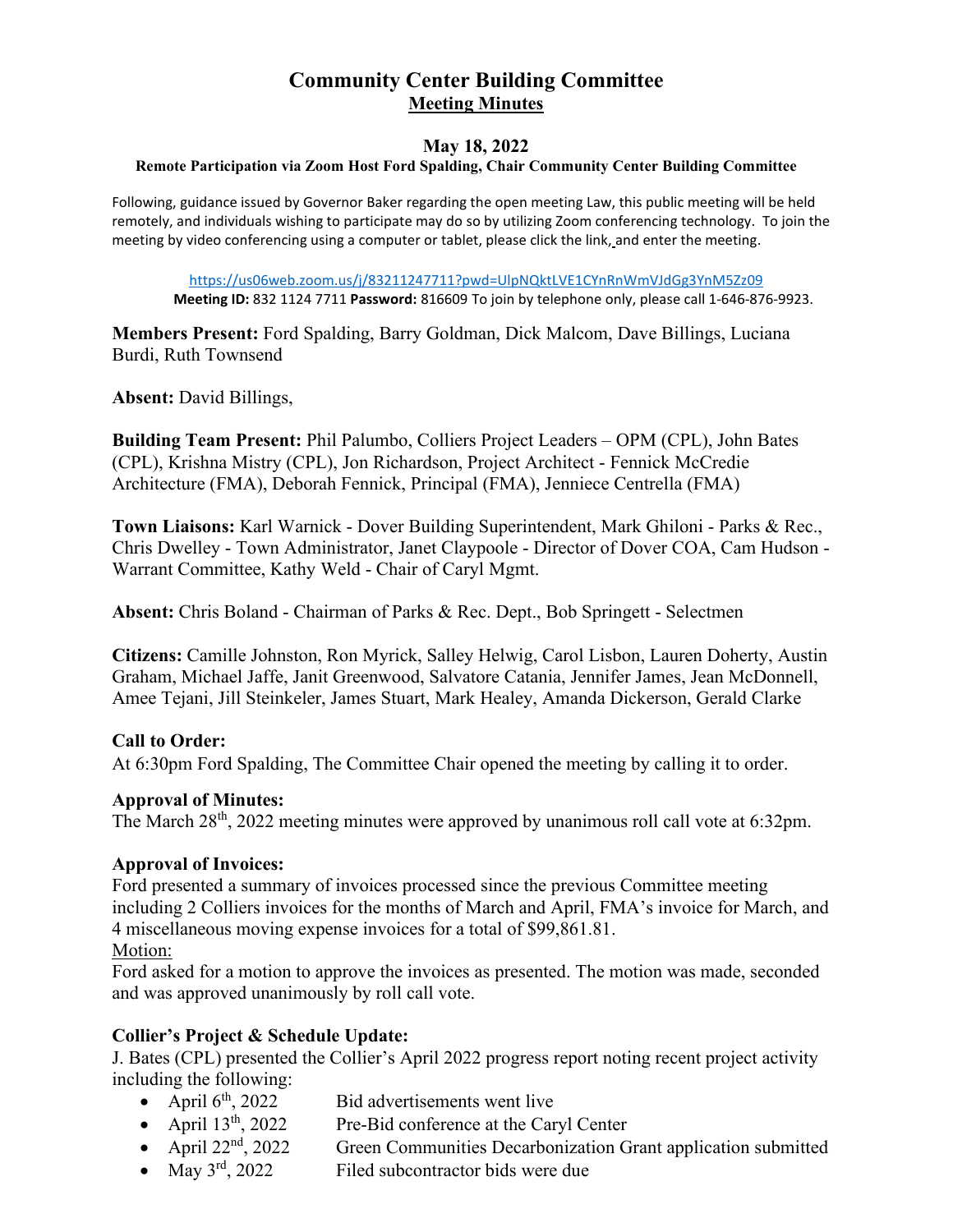It was noted that the General Contractor bids deadline has been extended from May  $16<sup>th</sup>$  to June  $1<sup>st</sup>$ .

# **Collier's Review of Construction Inspection and Material Testing Agent Proposals:**

J. Bates explained that Colliers has solicited proposals from 3 different testing agencies for testing concrete, soils, aggregates, structural steel, mortar, and asphalt during construction. This is a quality assurance process that is performed on an on-call, as needed basis. The proposers were asked to provide their rates for the typical tests for a project of this type. Collier's rate analysis matrix shows that Briggs Engineering provided the lowest overall rates. Based on the rates and successful past experience with Briggs, Colliers recommended Briggs Engineering as the selection for the material testing agent.

# Motion:

Ford asked for a motion to approve Briggs Engineering as the materials testing agent for the project. The motion was made, seconded and was approved unanimously by roll call vote.

# **Colliers Review of Project Bidding Results and Vote to Recommend to the Dover Board of Selectmen:**

**P. Palumbo (CPL) began with the following current bidding timeline:**<br>• April  $6<sup>th</sup>$ , 2022 Bid Docs available to contractors

- Bid Docs available to contractors
- May 3<sup>rd</sup>, 2022 Filed Sub Bids Due
- June  $1^{st}$ , 2022 General Contractor Bids Due<br>
June  $6^{th}$ , 2022 Building Committee Meeting
- June  $6<sup>th</sup>$ , 2022 Building Committee Meeting<br>
June  $9<sup>th</sup>$ , 2022 Potential Selectboard Meeting
- June  $9^{th}$ , 2022 Potential Selectboard Meeting<br>
July  $11^{th}$ , 2022 Potential Special Town Meetin
- Potential Special Town Meeting
- July  $15<sup>th</sup>$ , 2022 Filed Sub Bids and General Contractor Bids Effective Date

The project has a total of 15 filed sub trades out of which 10 received 3 or more bidders, 2 trades received 2 bids, and 3 trades received 1 bid.

The following is a breakdown of the bidding results:

| Filed sub trades estimated total value  | $=$ \$5,895,200 |
|-----------------------------------------|-----------------|
| Filed sub trades low bids total value   | $= $7,727,275$  |
| Filed sub trades low bids total overage | $=$ \$1,832,075 |

To shed light on this substantial overage, Colliers has reached out to the filed sub bidders to gather feedback on the bid documents and what is accounting for the higher than expected prices. The following are comments provided by the filed sub bidders:

- The bid documents are clear and there were no concerns regarding scope of work ownership or ambiguity.
- Materials costs are continually rising on a weekly to monthly basis
- Bidders are carrying a cost escalation factor because they cannot get guaranteed pricing from suppliers.
- Some bidders are carrying freight and storage costs due to needing to order in advance and store materials to protect against longer than normal lead times.

Colliers listed over a dozen comparable projects across Massachusetts that have been bid recently and seen significant overages. Both Colliers and FMA have spoken with their cost estimators (PM+C and AM Fogarty) who have reported similar overages on other projects and believe it is a result of the current market conditions. Ford added that he has reached out to other towns regarding construction projects and found they are experiencing similar issues.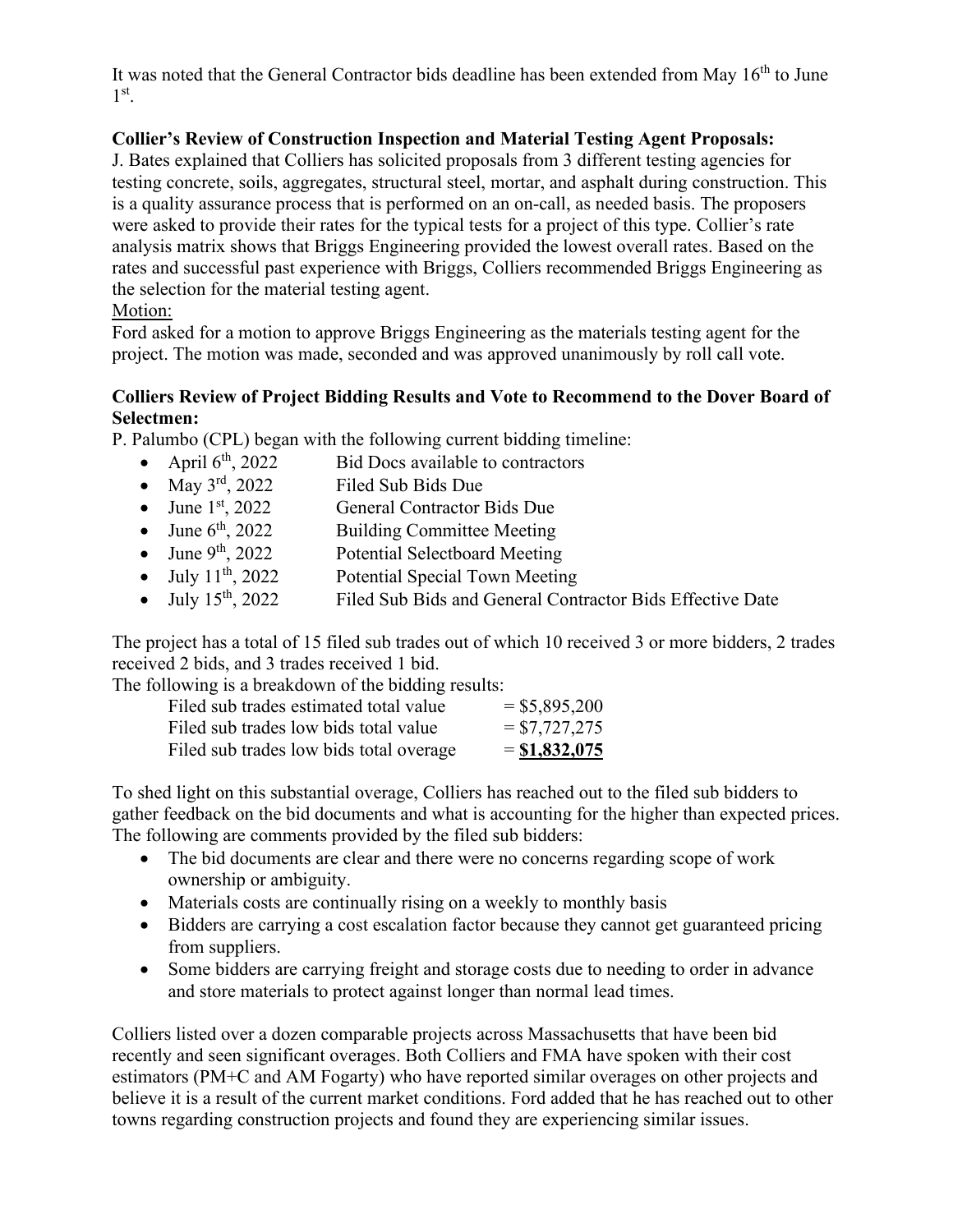P. Palumbo presented the following 3 options for how to proceed with the bidding process in light of the current inflated market conditions:

# **Option A: Proceed with GC Bids on June 1st**

The hope with this Option is that the expected overage from the GC bid can be covered by moving funds from within the existing project budget (e.g., FF&E or contingency. P. Palumbo presented 2 hypothetical examples of how this might be accomplished). In this case, a Special Town Meeting would not be required. In the event the overage cannot be accommodated by existing budget funds, the GCs would need to agree to hold their bids through the end of July to cover the Town Meeting.

# **Option B: Push GC Bid to June 15th to Accommodate a July Special Town Meeting and Revised 30-day Bid Effective Date of July 29th**

This option would not require asking the GCs to extend their bids. However, by further delaying the due date, there is risk of the project losing appeal and GCs may decide to focus their efforts on other projects. This option assumes that the bid overage cannot be covered by existing budget funds. However, there is no guarantee a July Special Town Meeting will get a quorum or a vote of approval to increase funds to pay for overage.

# **Option C: Reject the Current Filed Sub Bids and Cancel GC Bidding to Value Engineer**

This option appears to have little merit. All indications from construction professionals point towards costs continuing to increase over time. Delaying the process by months will likely negate any savings found in a value engineering effort. Furthermore, extending such design efforts would necessitate additional fees for the Architect and OPM.

Ford informed the Committee that they needed to provide a recommendation to the Board of Selectmen on how to proceed. After stating his preference for *Option A: Proceed with GC Bids on June 1st*, he asked the Committee for their thoughts.

Each Committee member noted their support for *Option A: Proceed with GC Bids on June 1st* and offered the following additional comments:

- Timing is of the essence, and the quicker the process goes, the better.
- The GC contract should include language stating the Town will not be responsible for price escalation after the bids are in.
- Reducing the amount of contingency to as low as 4% may be acceptable to help cover bid overages
- As a Committee and Community, there should be a commitment to reduce the amount of owner requested changes. This will help preserve the amount of available contingency that can be used to cover bid overages.

# Motion:

Ford made a motion to recommend to the Board of Selectmen to proceed with *Option A: Proceed with GC Bids on June 1<sup>st</sup>* at the May 26<sup>th</sup> Board of Selectmen meeting. The motion was seconded and was approved unanimously by roll call vote.

# **Report on Green Community Grant Request - Barry Goldman:**

B. Goldman informed the Committee that a Green Communities Decarbonization Grant for up to \$500,000 towards the costs of the new all-electric HVAC system has been applied for. In addition to the potential grant funds, by changing to this all electric system the new facility will be savings over \$90,000 in energy costs and 200 tons of GHG annually. The expected notification of award would not likely be until the fall.